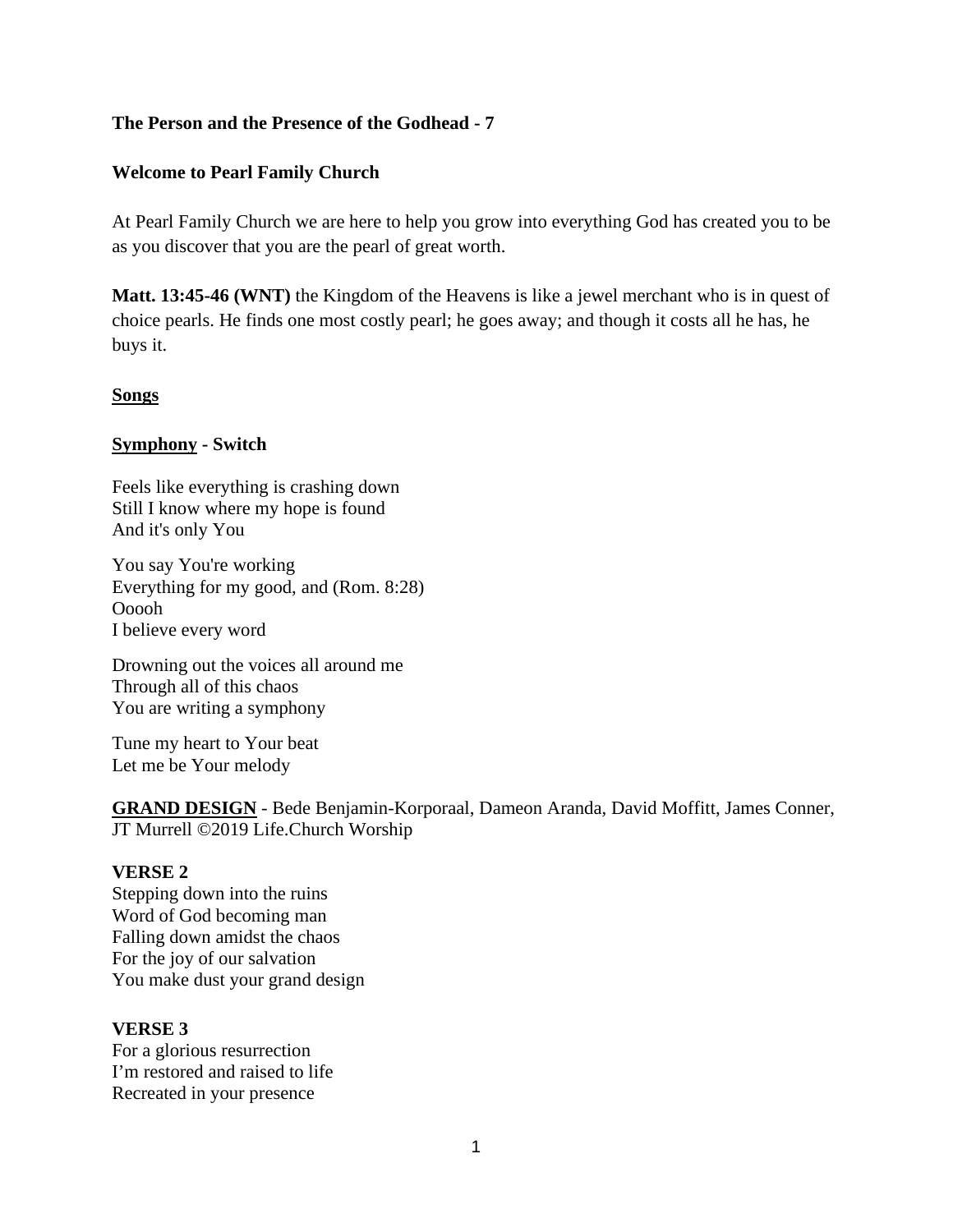You make dust your grand design

# • **Now it's time to worship with our giving.**

**Rom. 8:34** Who is he that condemneth? It is Christ that died, yea rather, that is risen again, who is even at the right hand of God, who also maketh intercession for us.

**1 Tim. 2:5** For there is one God, and one mediator between God and men, the man Christ Jesus.

**John 4:24** God is a Spirit: and they that worship him must worship him in spirit and in truth.

## • **tap the secure give tab now:**

[https://www.paypal.com/donate/?hosted\\_button\\_id=VYA4NYNQF2FPW](https://www.paypal.com/donate/?hosted_button_id=VYA4NYNQF2FPW)

**2 Cor. 9:6** But this *I say,* He which soweth sparingly shall reap also sparingly; and he which soweth bountifully shall reap also bountifully.

**2 Cor. 9:7** Every man according as he purposeth in his heart, *so let him give;* not grudgingly, or of necessity: for God loveth **a cheerful G2431 giver.** 

**G2431** - ἱλαρός - hilaros - *hil-ar-os'* - *propitious* or *merry* (hilarious), that is, *prompt* or *willing:* cheerful.

**Luke 6:38** Give, and it shall be given unto you; good measure, pressed down, and shaken together, and running over, shall men give into your bosom. For with the same measure that ye mete withal it shall be measured to you again.

**Ps. 16:11** You make known to me the path of life; in your presence there is fullness of joy; at your right hand are pleasures forevermore.

**Rev. 12:10** Then I heard a loud voice speaking in Heaven. It said, "The salvation and the power and the Kingdom of our God have now come, and the sovereignty of His Christ; for the accuser of our brethren has been hurled down--he who, day after day and night after night, was wont to accuse them in the presence of God.

**Rev. 12:11 (ISV)** Our brothers conquered him by the blood of the lamb and by the word of their testimony, for they did not cling to their lives even in the face of death.

**Eph. 2:6** And hath raised *us* up together, and made *us* sit together in heavenly *places* in Christ Jesus:

# **Run To The Father - Cody Carnes**

<https://www.youtube.com/watch?v=HcpeLDp0Foo>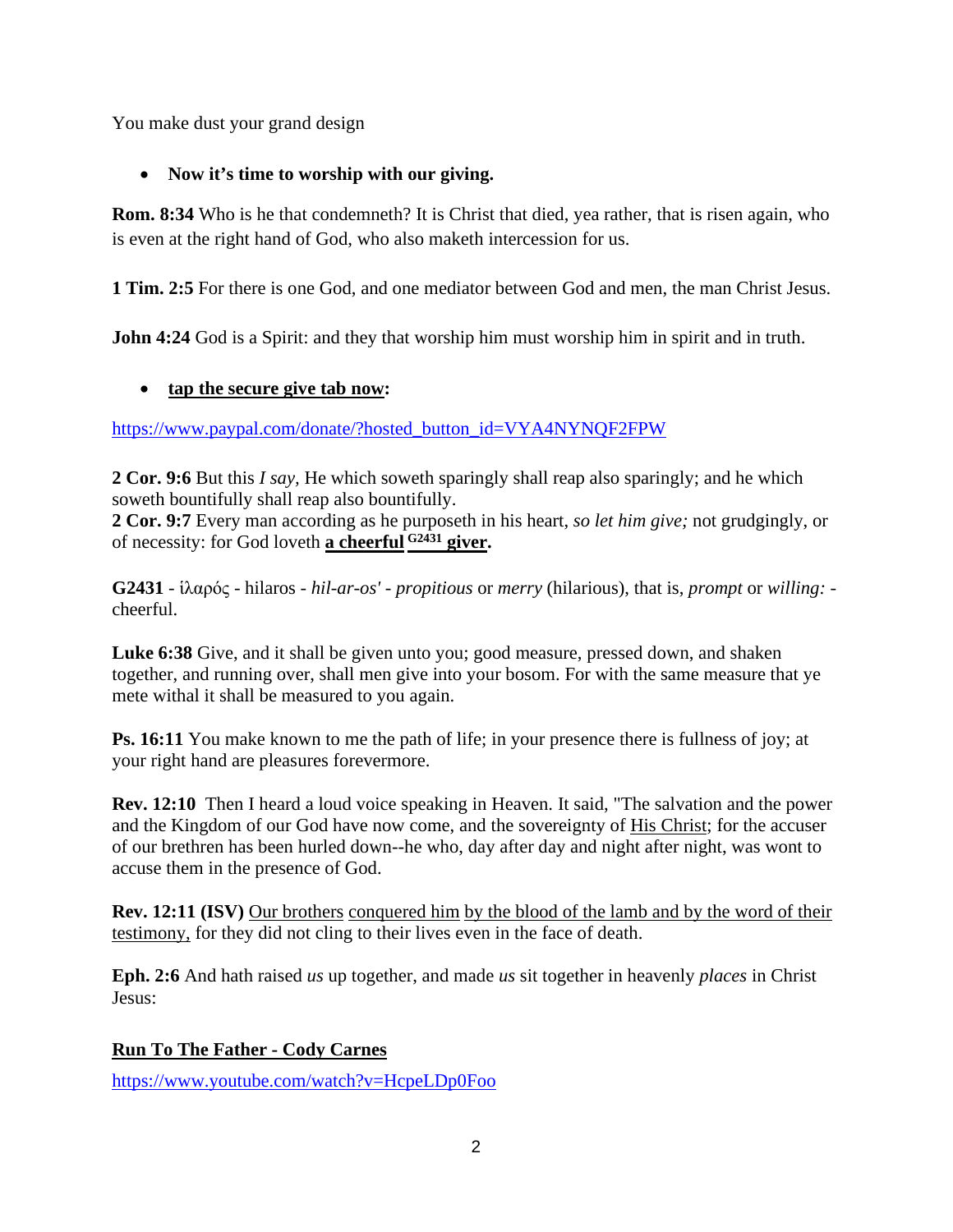**Ps. 23:2** He maketh me to lie down in green pastures: he leadeth me beside the still waters.

**Ps. 16:11** You make known to me the path of life; in your presence there is fullness of joy; at your right hand are pleasures forevermore.

## **The Secret Power of Joy - Mark Hankins - I'm on medication**

**Prov. 17:22** A merry heart doeth good like a medicine: but a broken spirit drieth the bones.

A merry heart really does good like a medicine and a broken spirit does make one sick. Just naturally speaking, laughter, happy emotions, and expressions of joy release endorphins that relieve pain. I like to say that some peoples endorphins haven't been out for so long, that if they did come out, they would be dressed like seventies' style! Even psychologists say laughter is the best way to deal with stress and it's mental and physical effects. Laughter improves our health, helping our immune system fight disease, lowering our blood pressure, and fighting heart disease. The best thing about it is that it is one of the medicines prescribed by our Heavenly Father, the Great Physician. Let's take a closer look at the physical benefits of laughter.

According to Dr. Gjerdingen, a family physician and professor at the University of Minnesota Medical School, humor promotes good health.

Humor is defined as a stimulus that helps people laugh and feel happy, while laughter is a response to humor that involves positive physiological and psychological reactions. The positive emotions associated with laughter and humor involves the dopamine system of the brain. When one laughs, various muscle groups are activated, but the period after the laugh is characterized by general muscle relaxation, which can last up to 45 minutes. Greater relaxation is seen with true laughter, compared to a simulated laughter.

Melissa Breyer, an author for "Healthy Living," shows what happens physiologically and psychologically when a person laughs. Here are a few things that it does:

- Lowers blood pressure
- increases vascular blood flow in oxygen of the blood
- Gives a workout to the diaphragm and abdominal, respiratory, facial, leg , and back muscles
- reduces certain stress hormones such as cortisol and adrenaline
- increases the response of humor and disease-killing cells such as Gamma-interferon and T-cells
- defense against respiratory infections (even reducing the frequency of colds) by immunoglobulin in saliva.
- Increases memory in learning in a study at John Hopkins University Medical School, humor during instruction led to increased test scores
- improves alertness, creativity, and memory.

"Humor and creativity work in similar ways," says humor guru William Fry, M.D., of Stanford University. "By creating relationships between two disconnected items, you engage the whole."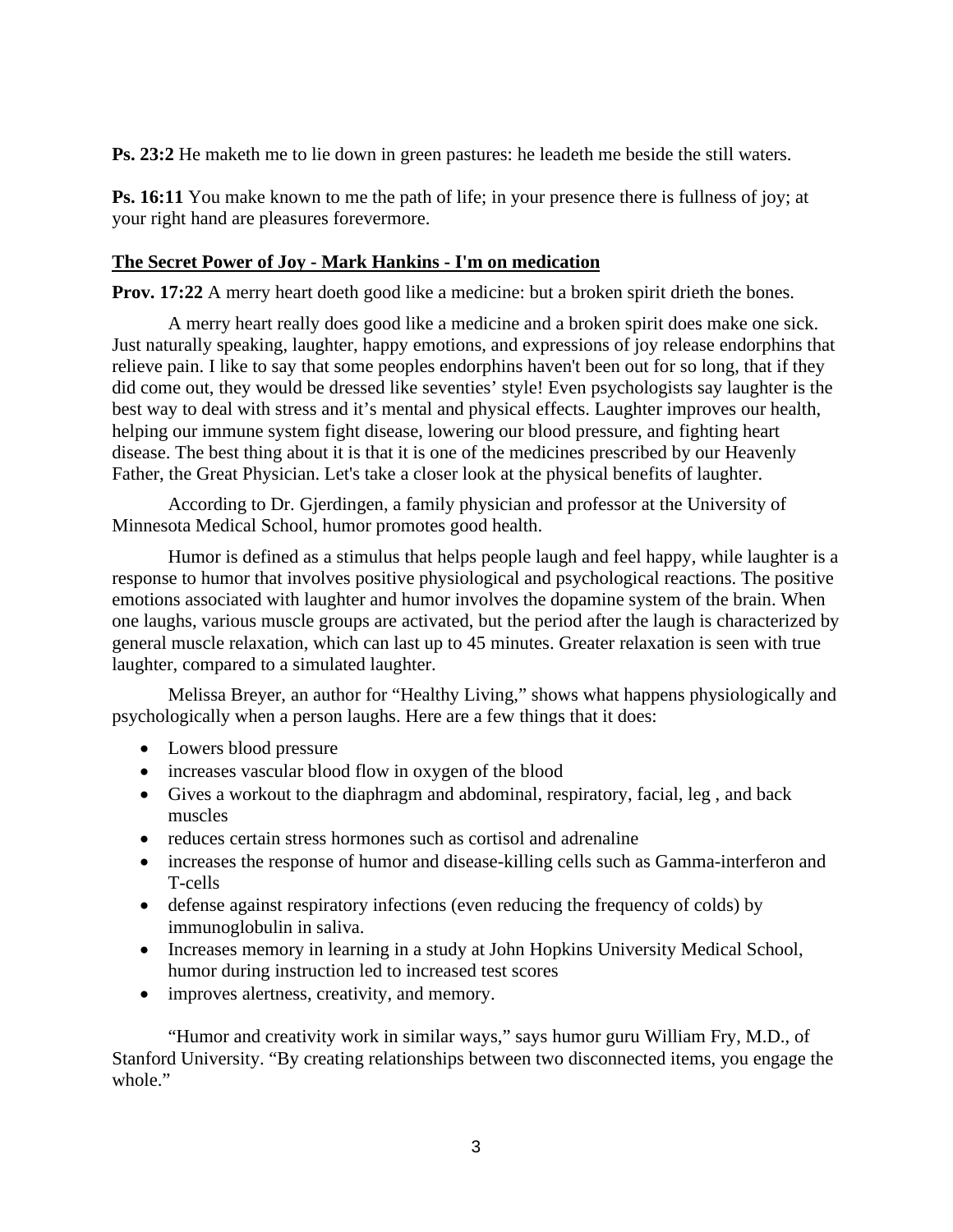Have you ever seen the television commercial advertising a drug to help you sleep that has a butterfly floating through the window and around a peaceful, sleeping lady? I was watching it and thought, "Hmmm, I'd like that. I've never had a butterfly come in my window while I'm sleeping. Maybe I should get some of that." Then they began to read all the possible side effects of this particular medication. "This medication may cause rapid heartbeat, stroke, nervousness and sleeplessness, dry mouth, nausea, blood clots and thoughts of suicide and depression. It may cause you to never enjoy romance again." Whoa! Change the channel! Butterflies or no butterflies, I don't want that medication. Get it far away from me!

You've got a better choice prescribed by Dr. Jesus, the One Who made you. His laughter medication doesn't have any negative side effects! All you experience is the joy of the Lord. Who knows you may even get addicted to laughing at the possibilities! That's okay. Smith Wigglesworth said, "Faith laughs and possibilities." You may be having an impossible challenge now but stop whatever you're doing and laugh right now. If people think you are strange when you are laughing and rejoicing, just tell them, "I'm on medication" (Hankins, 20-23).

**Ps. 23:2** He maketh me to lie down in green pastures: he leadeth me beside the still waters.

**Ps. 91:16** With long life will I satisfy him, and shew him my salvation.

**Ps. 16:11** You make known to me the path of life; in your presence there is fullness of joy; at your right hand are pleasures forevermore.

**Ps. 90:2** Before the mountains were brought forth, or ever thou hadst formed the earth and the world, even from everlasting to everlasting, thou art God.

**Act 2:38-41** Then Peter said unto them, Repent, and be baptized every one of you in the name of Jesus Christ for the remission of sins, and ye shall receive the gift of the Holy Ghost. For the promise is unto you, and to your children, and to all that are afar off, *even* as many as the Lord our God shall call. And with many other words did he testify and exhort, saying, Save yourselves from this untoward generation. Then they that gladly received his word were baptized: and the same day there were added unto them about three thousand souls.

#### **rest/dream ability/dreams and visions**

**Job 33:12 (GNB)** But I tell you, Job, you are wrong. God is greater than any human being.

**Job 33:13** Why do you accuse God of never answering our complaints?

**Job 33:14** Although God speaks again and again, no one pays attention to what he says.

**Job 33:15** At night when people are asleep, God speaks in dreams and visions.

**Job 33:16** He makes them listen to what he says, and they are frightened at his warnings.

**Job 33:17** God speaks to make them stop their sinning and to save them from becoming proud.

**Act 2:17 (KJV)** And it shall come to pass in the last days, saith God, I will pour out of my Spirit upon all flesh: and your sons and your daughters shall prophesy, and your young men shall see visions, and your old men shall dream dreams: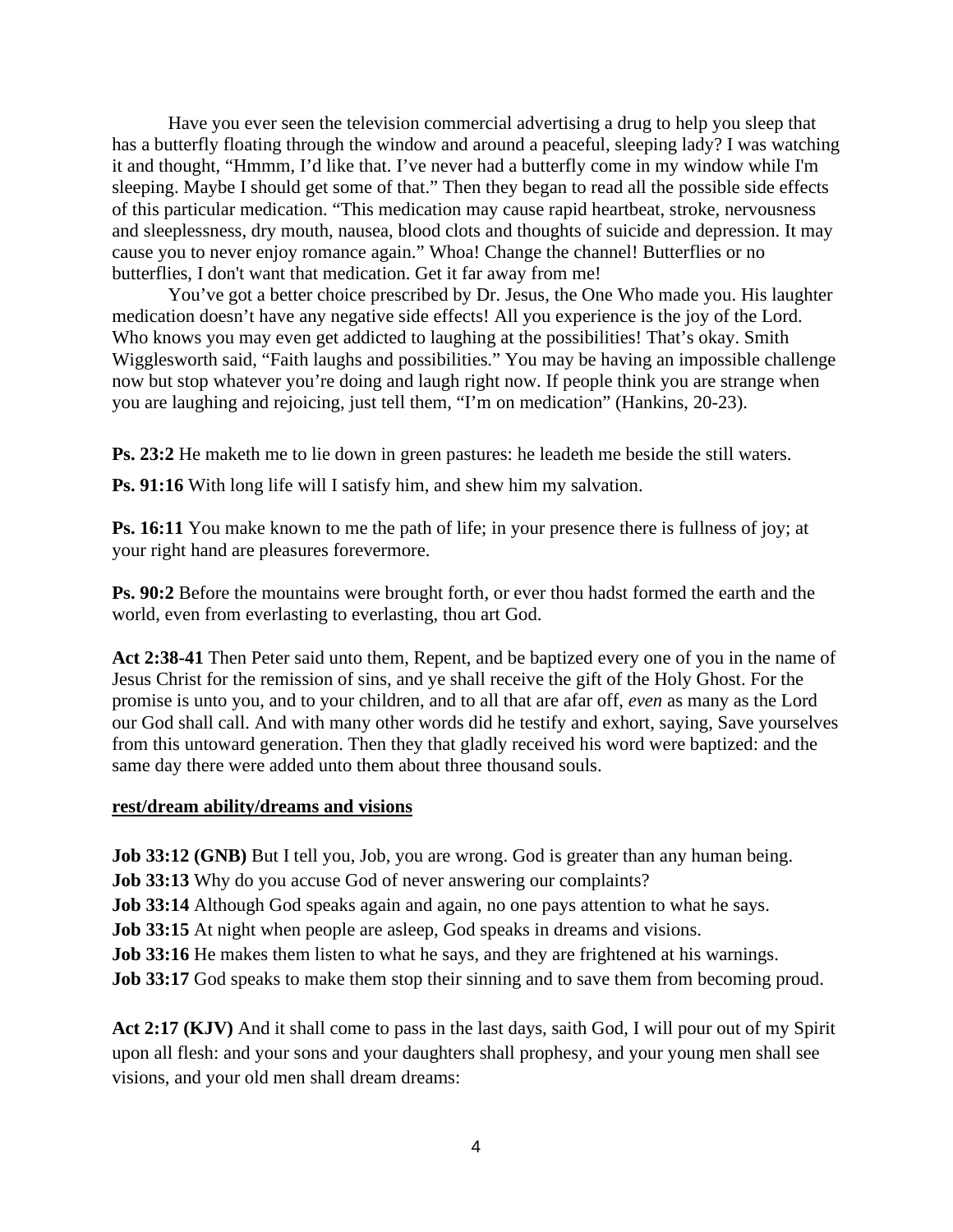**Heb. 11:6** But without faith it is impossible to please him: for he that cometh to God must believe that he is, and that he is a rewarder of them that diligently seek him.

**Act 2:18** And on my servants and on my handmaidens I will pour out in those days of my Spirit; and they shall prophesy:

**Joel 2:27 (KJV)** And ye shall know that I am in the midst of Israel, and that I am the LORD your God, and none else: and my people shall never be ashamed.

**Joel 2:28** And it shall come to pass afterward, that I will pour out my spirit upon all flesh; and your sons and your daughters shall prophesy, your old men shall dream dreams, your young men shall see visions:

**Joel 2:29** And also upon the servants and upon the handmaids in those days will I pour out my spirit.

**Dan. 1:17 (GNB)** God gave the four young men knowledge and skill in literature and philosophy. In addition, he gave Daniel skill in interpreting visions and dreams.

**Dan. 1:17 (KJV)** Daniel had understanding in all visions and dreams.

**Gen. 40:8 (GNB)** They answered, "Each of us had a dream, and there is no one here to explain what the dreams mean." "It is God who gives the ability to interpret dreams," Joseph said. "Tell me your dreams."

**Gen. 41:41-43** And Pharaoh said unto Joseph, See, I have set thee over all the land of Egypt. And Pharaoh took off his ring from his hand, and put it upon Joseph's hand, and arrayed him in vestures of fine linen, and put a gold chain about his neck; And he made him to ride in the second chariot which he had; and they cried before him, Bow the knee: and he made him ruler over all the land of Egypt.

**Gen. 47:25-28** And they said, Thou hast saved our lives: let us find grace in the sight of my lord, and we will be Pharaoh's servants. And Joseph made it a law over the land of Egypt unto this day, that Pharaoh should have the fifth part; except the land of the priests only, which became not Pharaoh's. And Israel dwelt in the land of Egypt, in the country of Goshen; and they had possessions therein, and grew, and multiplied exceedingly. And Jacob lived in the land of Egypt seventeen years: so the whole age of Jacob was an hundred forty and seven years.

**Matt. 1:20-23 (KJV**) But while he thought on these things (*divorce*), behold, the angel of the Lord appeared unto him in a dream, saying, Joseph, thou son of David, fear not to take unto thee Mary thy wife: for that which is conceived in her is of the Holy Ghost. And she shall bring forth a son, and thou shalt call his name Jesus: for he shall save his people from their sins. Now all this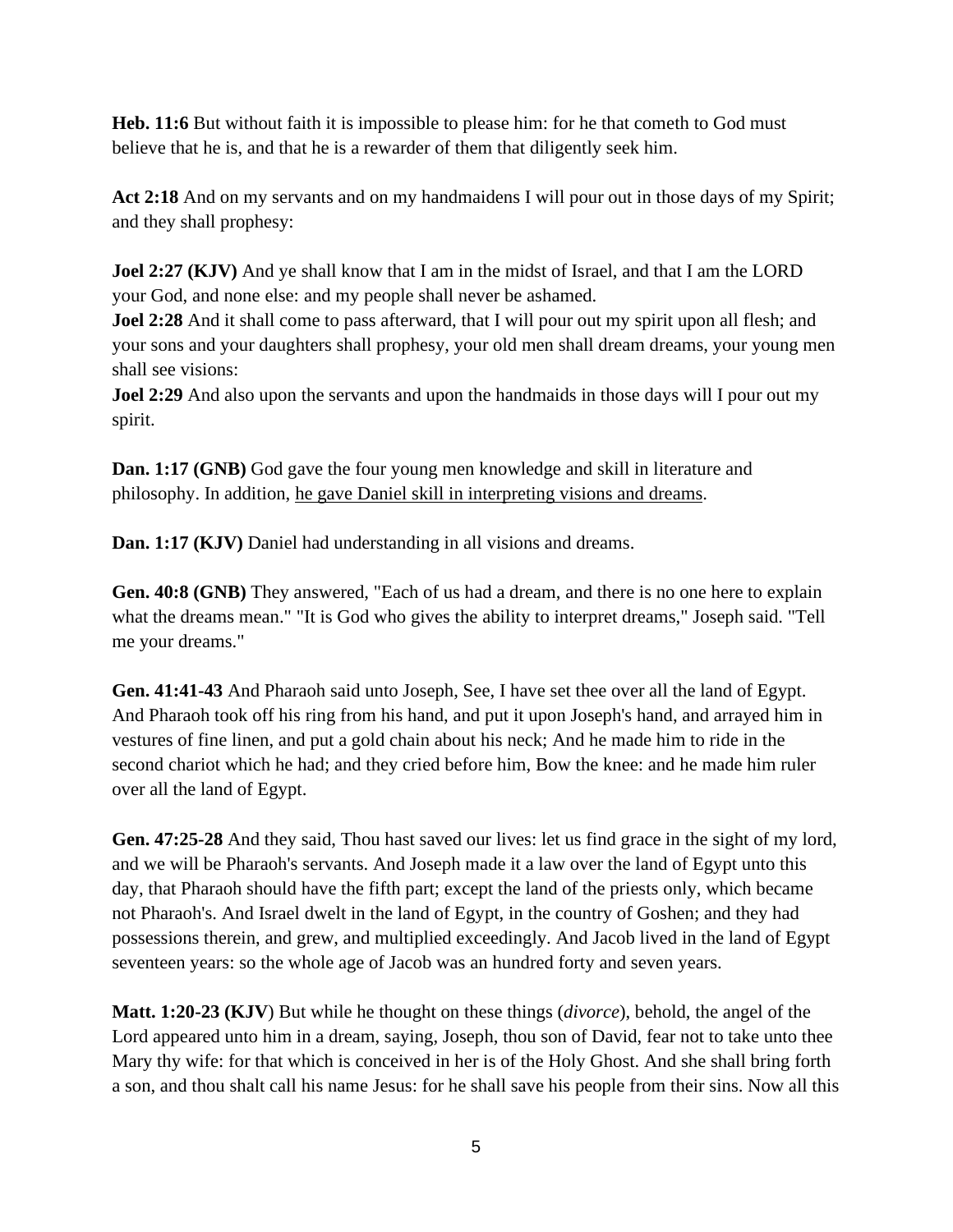was done, that it might be fulfilled which was spoken of the Lord by the prophet, saying, behold, a virgin shall be with child, and shall bring forth a son, and they shall call his name Emmanuel, which being interpreted is, God with us.

**Deut. 13:1-3 (NASB)** If a prophet or a dreamer of dreams arises among you and gives you a sign or a wonder, and the sign or the wonder comes true, concerning which he spoke to you, saying, 'Let us go after other gods (whom you have not known) and let us serve them,' you shall not listen to the words of that prophet or that dreamer of dreams; for the Lord your God is testing you to find out if you love the Lord your God with all your heart and with all your soul.

**Deut. 13:10 (KJV)** And thou shalt stone him with stones, that he die; because he hath sought (*false priests*) [to thrust thee away]H5080 from the LORD thy God, which brought thee out of the land of Egypt, from the house of bondage.

**H5080** - to push off, literally and figuratively (to expel, mislead, strike, inflict, etc.): - banish, bring, cast down (out), chase, compel, draw away, drive (away, out, quite), fetch a stroke, force, go away, outcast, thrust away (out), withdraw.

**Deut. 13:10 (ISV)** Stone him to death, because he sought to lure you from the LORD your God who brought you from the land of Egypt, from the land of slavery.

**Exod. 13:9** And it shall be for a sign unto thee upon thine hand, and for a memorial between thine eyes, that the LORD'S law may be in thy mouth: for with a strong hand hath the LORD brought thee out of Egypt.

**Deut. 26:8-9** And the LORD brought us forth out of Egypt with a mighty hand, and with an outstretched arm, and with great terribleness, and with signs, and with wonders: And he hath brought us into this place, and hath given us this land, even a land that floweth with milk and honey.

**Num. 13:23-24** And they came unto the brook of Eshcol, and cut down from thence a branch with one cluster of grapes, and they bare it between two upon a staff; and they brought of the pomegranates, and of the figs. The place was called the brook Eshcol, because of the cluster of grapes which the children of Israel cut down from thence.

**Num. 13:32** And they brought up an evil report of the land which they had searched unto the children of Israel, saying, The land, through which we have gone to search it, is a land that eateth up the inhabitants thereof; and all the people that we saw in it are men of a great stature.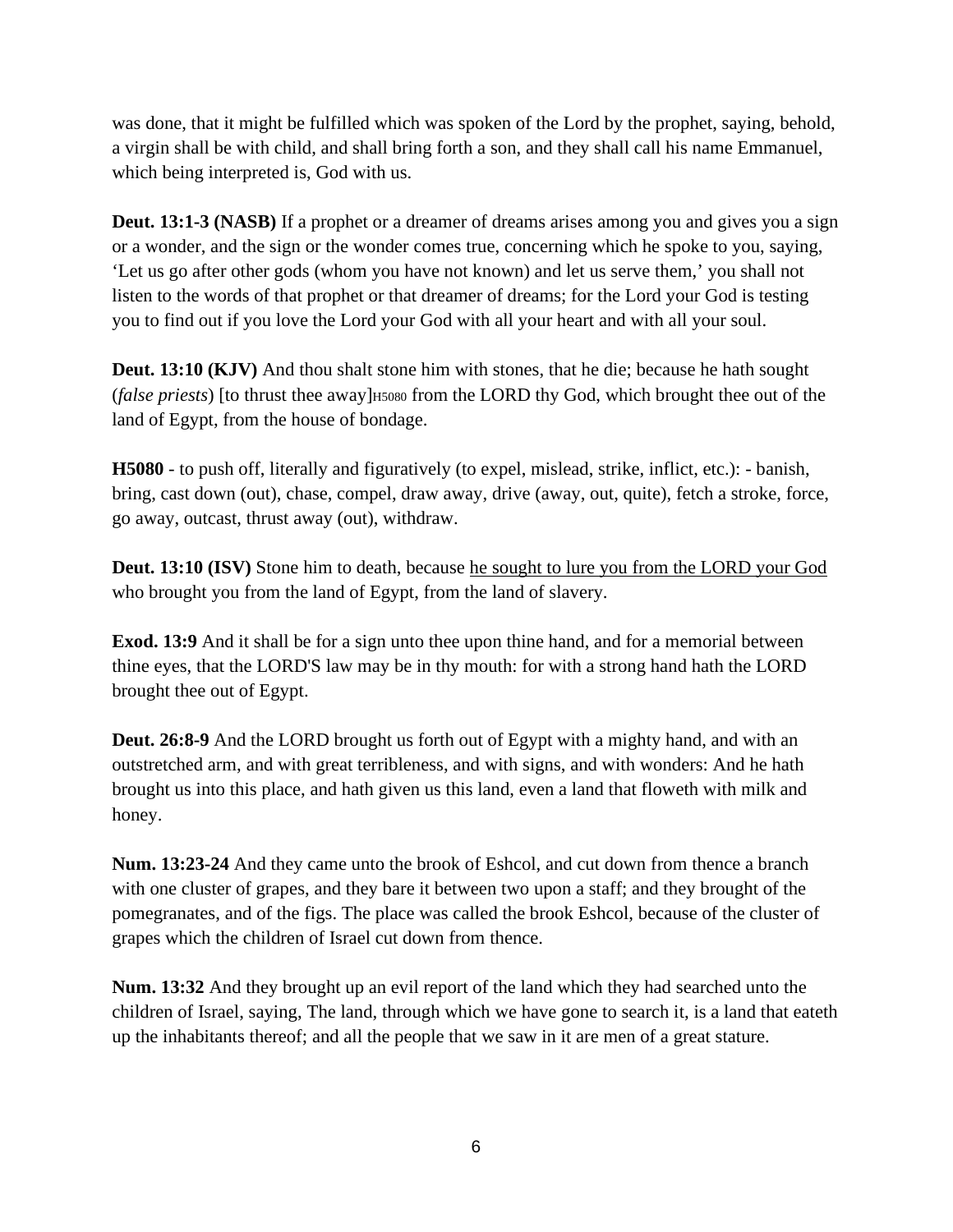**Num. 14:1 (KJV)** And all the congregation lifted up their voice, and cried; and the people wept that night.

**Num. 14:2** And all the children of Israel murmured against Moses and against Aaron: and the whole congregation said unto them, Would God that we had died in the land of Egypt! or would God we had died in this wilderness!

**Num. 14:3** And wherefore hath the LORD brought us unto this land, to fall by the sword, that our wives and our children should be a prey? were it not better for us to return into Egypt?

**Num. 14:4** And they said one to another, Let us make a captain (*priest*), and let us return into Egypt.

**Num. 14:5** Then Moses and Aaron fell on their faces before all the assembly of the congregation of the children of Israel.

**Num. 14:6** And Joshua the son of Nun, and Caleb the son of Jephunneh, which were of them that searched the land, rent their clothes:

**Num. 14:7** And they spake unto all the company of the children of Israel, saying, The land, which we passed through to search it, is an exceeding good land.

**Num. 14:8** If the LORD delight in us, then he will bring us into this land, and give it us; a land which floweth with milk and honey.

**Num. 14:9** Only rebel not ye against the LORD, neither fear ye the people of the land; for they are bread for us: their defence is departed from them, and the LORD is with us: fear them not.

**Num. 14:10** But all the congregation bade stone them with stones. And the glory of the LORD appeared in the tabernacle of the congregation before all the children of Israel.

**Num. 14:11** And the LORD said unto Moses, How long will this people provoke me? and how long will it be ere they believe me, for all the signs which I have shewed among them?

**Num. 14:12** I will smite them with the pestilence, and disinherit them, and will make of thee a greater nation and mightier than they.

**Num. 14:13** And Moses said unto the LORD, Then the Egyptians shall hear it, (for thou broughtest up this people in thy might from among them;)

**Num. 14:14** And they will tell it to the inhabitants of this land: for they have heard that thou LORD art among this people, that thou LORD art seen face to face, and that thy cloud standeth over them, and that thou goest before them, by day time in a pillar of a cloud, and in a pillar of fire by night.

**Num. 14:15** Now if thou shalt kill all this people as one man, then the nations which have heard the fame of thee will speak, saying,

**Num. 14:16** Because the LORD was not able to bring this people into the land which he sware unto them, therefore he hath slain them in the wilderness.

**Num. 14:17** And now, I beseech thee, let the power of my Lord be great, according as thou hast spoken, saying,

**Num. 14:18** The LORD is longsuffering, and of great mercy, forgiving iniquity and transgression, and by no means clearing the guilty, visiting the iniquity of the fathers upon the children unto the third and fourth generation.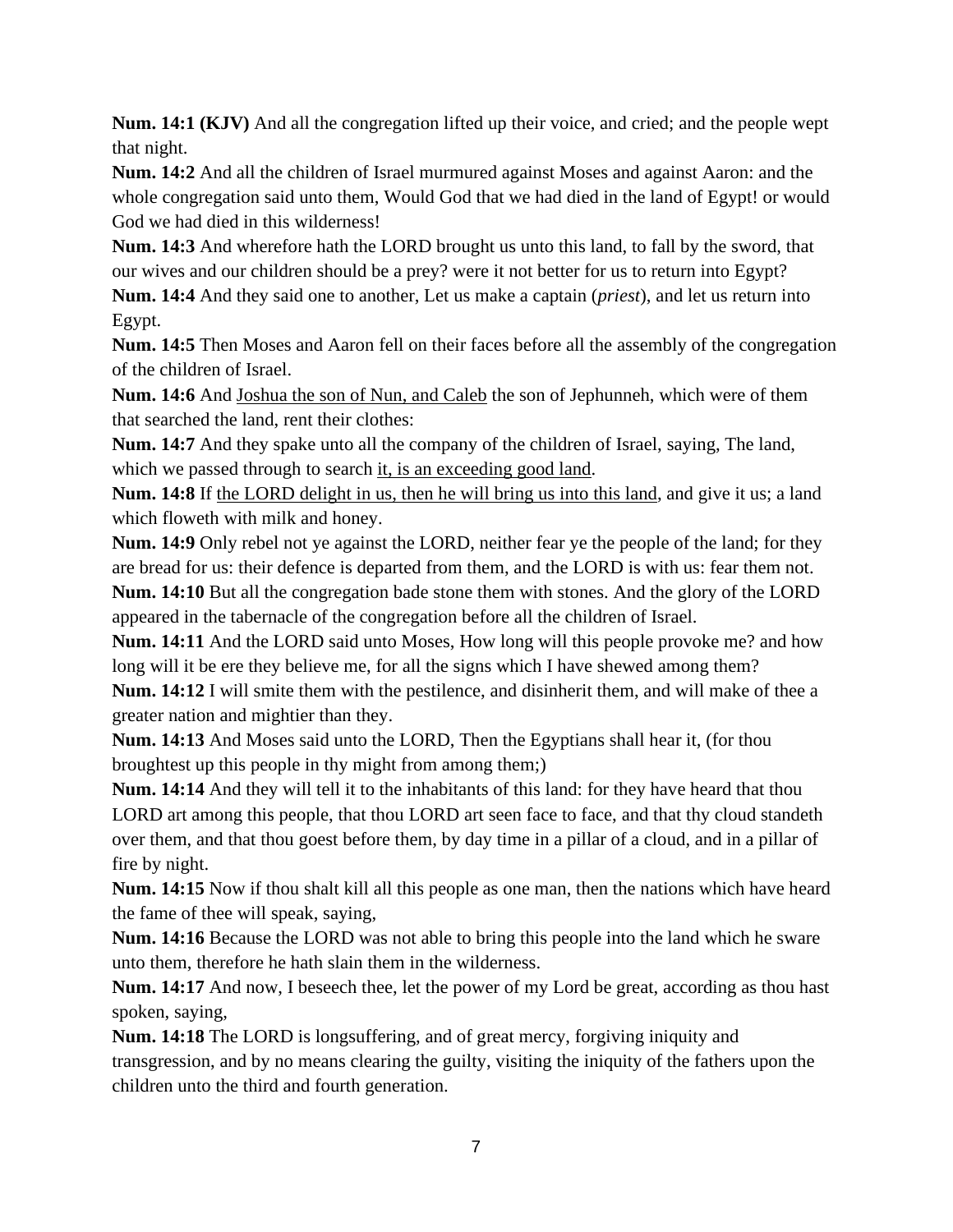**Num. 14:19** Pardon, I beseech thee, the iniquity of this people according unto the greatness of thy mercy, and as thou hast forgiven this people, from Egypt even until now.

**Num. 14:20** And the LORD said, I have pardoned according to thy word:

**Num. 14:21** But as truly as I live, all the earth shall be filled with the glory of the LORD.

**Num. 14:22** Because all those men which have seen my glory, and my miracles, which I did in Egypt and in the wilderness, and have tempted me now these ten times, and have not hearkened to my voice;

**Num. 14:23** Surely they shall not see the land which I sware unto their fathers, neither shall any of them that provoked me see it:

## **Come to Jesus – I will give you rest**

**Rom. 5:8 (NKJV)** But God demonstrates His own love toward us, in that while we were still sinners, Christ died for us.

**John 14:6** Jesus saith unto him, I am the way, the truth, and the life: no man cometh unto the Father, but by me.

## **If you are serious about receiving Jesus - tap the raise hand tab.**

**1 John 1:9** If we confess our sins, he is faithful and righteous to forgive us our sins, and to cleanse us from all unrighteousness.

**Eph. 2:8-9** for by grace have ye been saved through faith; and that not of yourselves, *it is* the gift of God; not of works, that no man should glory.

**Rom. 6:23** For the wages of sin is death; but the free gift of God is eternal life in Christ Jesus our Lord.

**Rom 10:9-10** That if thou shalt confess with thy mouth the Lord Jesus, and shalt believe in thine heart that God hath raised him from the dead, thou shalt be saved. For with the heart man believeth unto righteousness; and with the mouth confession is made unto salvation.

## **This is your moment. Pray where you here it with your own ears and the whole church will pray along together with you...**

- **Tap the raise hand tab now - if your are serious about your new life in Jesus Christ**
- **the whole church will pray along with you**
- **say it where you here it:**

**"HEAVENLY FATHER, I COME TO YOU IN JESUS NAME. AND I BELIEVE WITH ALL MY HEART THAT JESUS IS THE SON OF GOD. HE DIED ON A CROSS TO BEAR MY SIN STAIN. AND I NOW OPEN THE DOOR OF MY HEART. I OPEN THE DOOR OF MY LIFE AND JESUS I INVITE YOU IN. I RECIEVE YOU NOW JESUS TO**